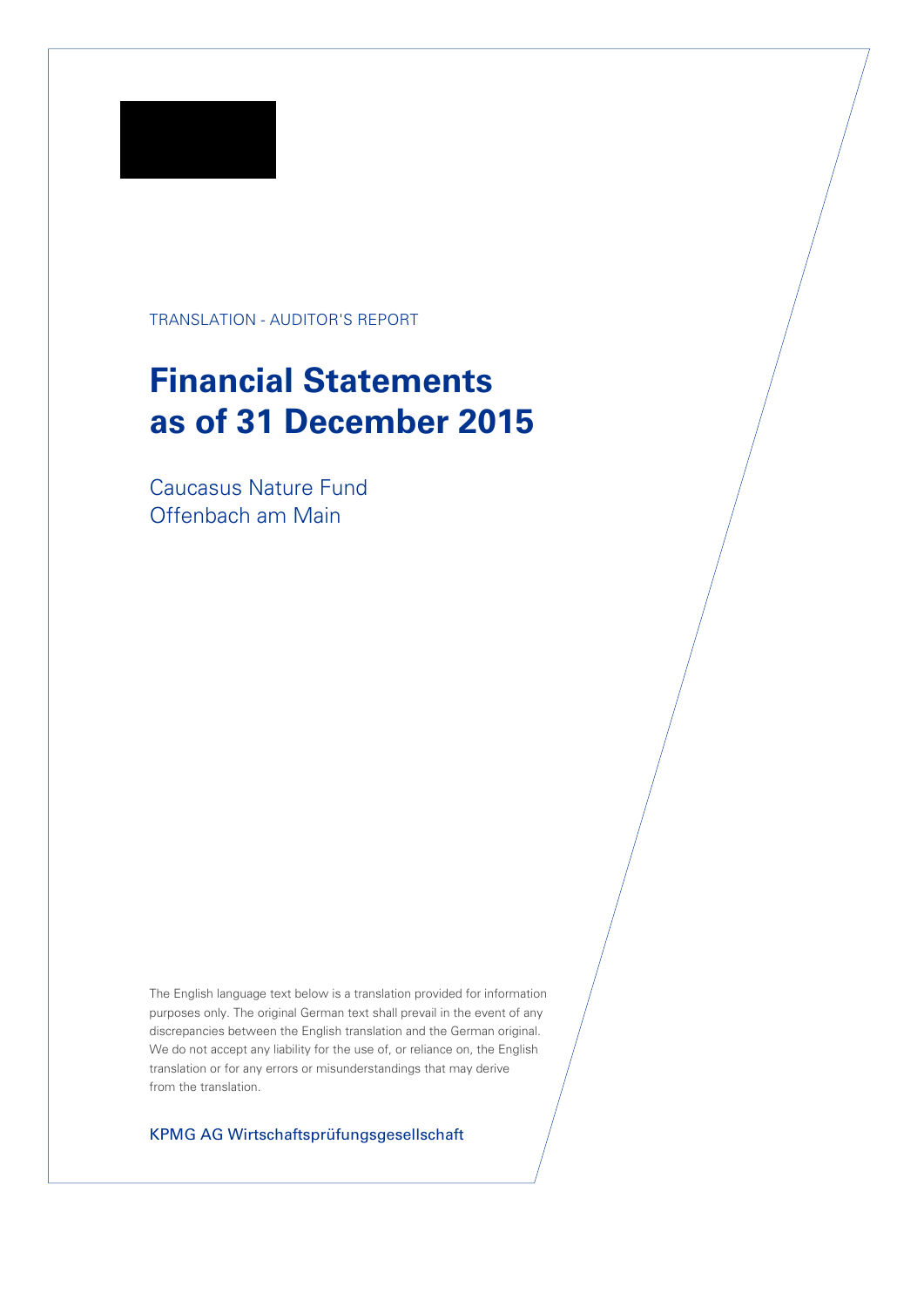### Balance sheet as of December 31, 2015

A s s e t s

|       |                                                                          | Dec. 31, 2015 Dec. 31, 2014 |                             |
|-------|--------------------------------------------------------------------------|-----------------------------|-----------------------------|
|       |                                                                          | <b>EUR</b>                  | <b>EUR</b>                  |
|       | A. Fixed assets                                                          |                             |                             |
| L.    | Property, plant and equipment<br>Office machinery and<br>other equipment | 21,376.50                   | 28,532.25                   |
| II.   | <b>Financial assets</b><br>Securities held as investments                |                             | 19,442,290.16 19,243,861.44 |
|       |                                                                          |                             | 19,463,666.66 19,272,393.69 |
|       | <b>B.</b> Current assets                                                 |                             |                             |
|       | Other assets                                                             | 6,369,949.27                | 581,895.08                  |
| II. . | <b>Cash and cash equivalents</b>                                         |                             | 5,616,314.60 6,215,801.57   |
|       |                                                                          | 11,986,263.87               | 6,797,696.65                |
|       | <b>C.</b> Prepaid expenses                                               | 2,542.20                    | 1,154.10                    |

31,452,472.73 26,071,244.44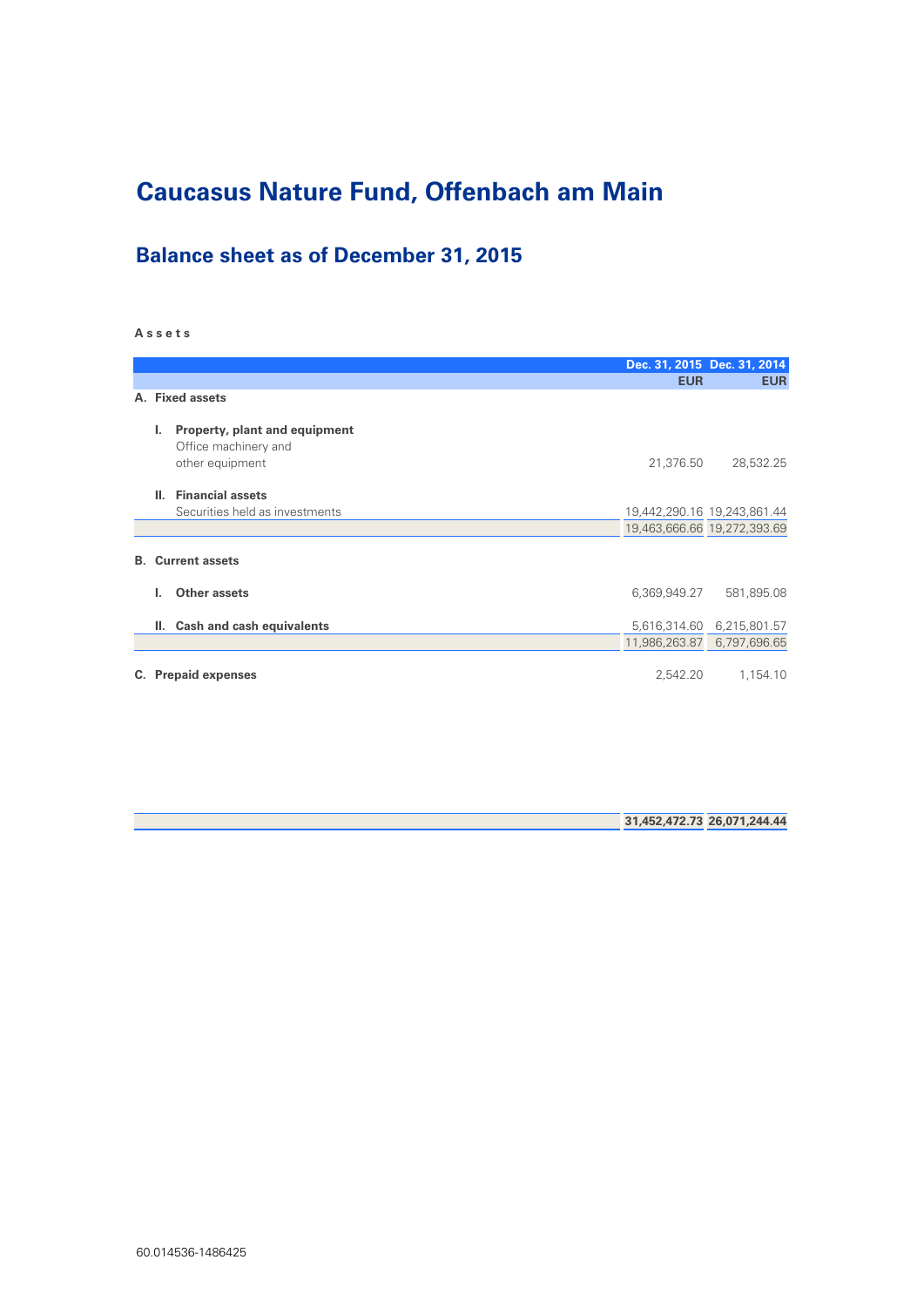#### Equity and Liabilities

|    |                                                  | Dec. 31, 2015 |                          |               | Dec. 31, 2014            |  |
|----|--------------------------------------------------|---------------|--------------------------|---------------|--------------------------|--|
|    |                                                  | <b>EUR</b>    | <b>EUR</b>               | <b>EUR</b>    | <b>EUR</b>               |  |
|    | A. Equity                                        |               |                          |               |                          |  |
|    |                                                  |               |                          |               |                          |  |
|    | <b>Foundation capital</b>                        |               |                          |               |                          |  |
|    | Original capital<br>$1_{\cdot}$                  | 7,728,100.00  |                          | 7,728,100.00  |                          |  |
|    | 2. Additional endowments                         | 11,393,917.91 |                          | 5,393,917.91  |                          |  |
|    | 3. Net capital gains                             |               | 439,024.78 19,561,042.69 |               | 386,045.86 13,508,063.77 |  |
| Ш. | <b>Reserves</b>                                  |               |                          |               |                          |  |
|    | 1. Unappropriated reserve pursuant to            |               |                          |               |                          |  |
|    | Section 62 (1) no. 3 of the German Tax Code (AO) | 1,211,513.59  |                          | 895,122.85    |                          |  |
|    | 2. Reserve pursuant to Section 62 (3) no. 2 AO   | 10,078,431.39 |                          | 10,914,969.15 |                          |  |
|    | 3. Savings reserve pursuant to Section 62 (4) AO |               | 233,432.75 11,523,377.73 |               | 233,432.75 12,043,524.75 |  |
|    | III. Funds carried forward                       |               | 0.00                     |               | 0.00                     |  |
|    |                                                  |               | 31,084,420.42            |               | 25,551,588.52            |  |
|    |                                                  |               |                          |               |                          |  |
|    | <b>B.</b> Provisions                             |               |                          |               |                          |  |
|    | Other provisions                                 |               | 80.934.35                |               | 102.234.86               |  |
|    |                                                  |               |                          |               |                          |  |
|    | C. Liabilities                                   |               |                          |               |                          |  |
|    | 1. Liabilities arising from                      |               |                          |               |                          |  |
|    | donations with repayment obligations             | 243,403.51    |                          | 389,165.92    |                          |  |
|    | 2. Liabilities to banks                          | 0.00          |                          | 1,638.60      |                          |  |
| 3. | Trade payables                                   | 18,134.60     |                          | 3.824.06      |                          |  |
| 4. | Other liabilities                                | 25,579.85     |                          | 22,792.48     |                          |  |
|    |                                                  |               | 287,117.96               |               | 417,421.06               |  |
|    |                                                  |               | 31.452.472.73            |               | 26,071,244.44            |  |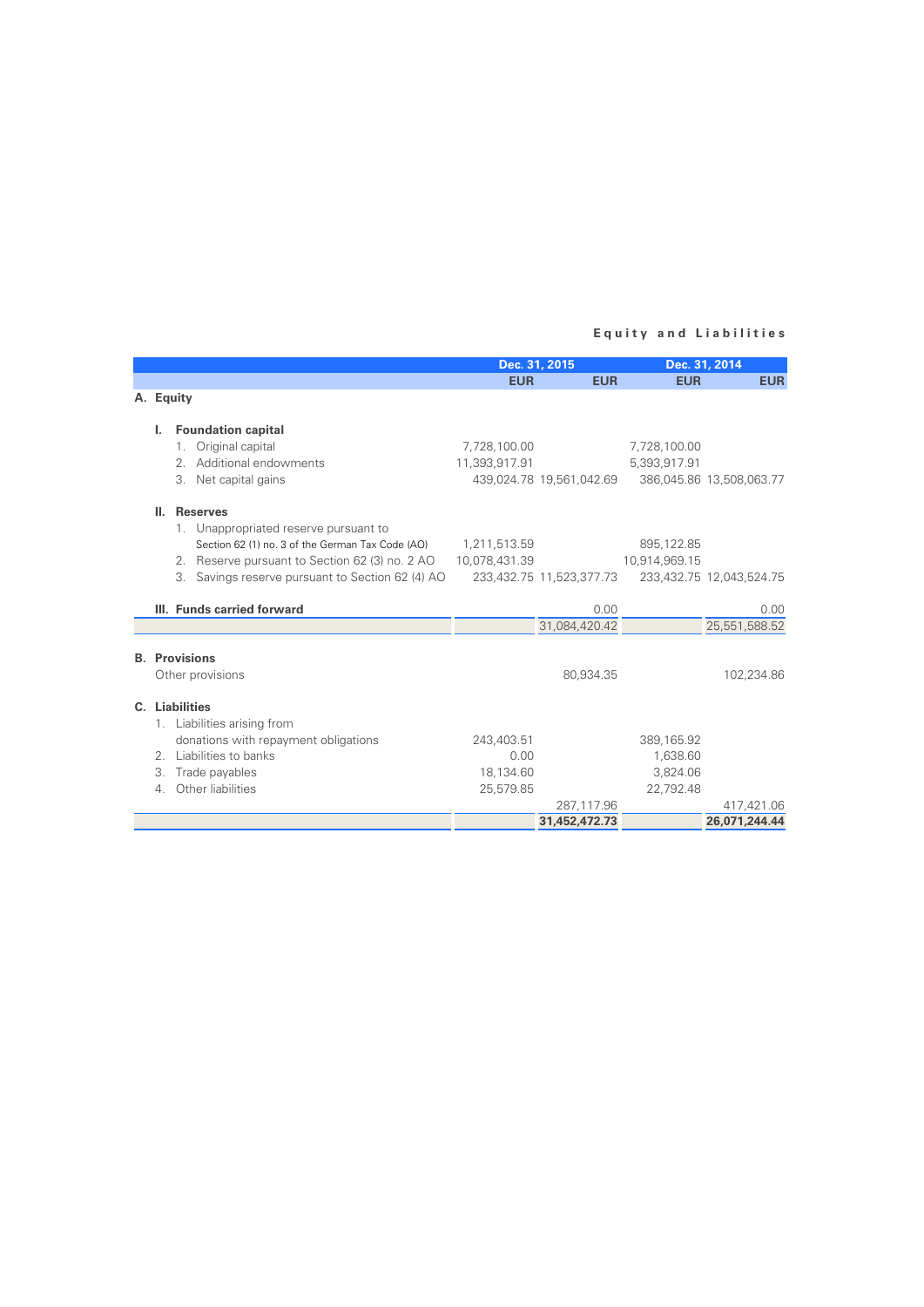### Income statement for the period from January 1 to December 31, 2015

|    |         | Investment income and other revenue                                    |
|----|---------|------------------------------------------------------------------------|
|    | a)      | Investment income                                                      |
|    |         | aa) Dividend income                                                    |
|    |         | ab) Interest and similar income                                        |
|    |         | ac) Realized capital gains                                             |
|    |         | ad) Other investment income                                            |
|    | b)      | Investment-related expenses                                            |
|    |         | Net investment income                                                  |
|    | $\circ$ | Other income                                                           |
|    | d)      | Income from grants and subsidies                                       |
|    |         | Net revenue                                                            |
| 2. |         | Grants and other expenses                                              |
|    | a)      | Grants and project expenses                                            |
|    |         | aa) Grants                                                             |
|    |         | ab) Project development and technical services                         |
|    |         | ac) Project management                                                 |
|    | b)      | Administrative and similar expenses                                    |
|    |         | ba) Administrative expenses                                            |
|    |         | bb) Fundraising and communication expenses                             |
|    |         | bc) Other operating expenses                                           |
|    |         | Total project and other expenses                                       |
| 3. |         | Net loss for the year                                                  |
| 4. |         | Transfers to net capital gains                                         |
| 5. |         | Transfer to unappropriated reserve pursuant to Section 62 (1) no. 3 AO |
| 6. |         | Transfers from reserves pursuant to Section 62 (3) no. 2 AO            |
|    |         | 7. Funds carried forward from prior year                               |

8. Funds carried forward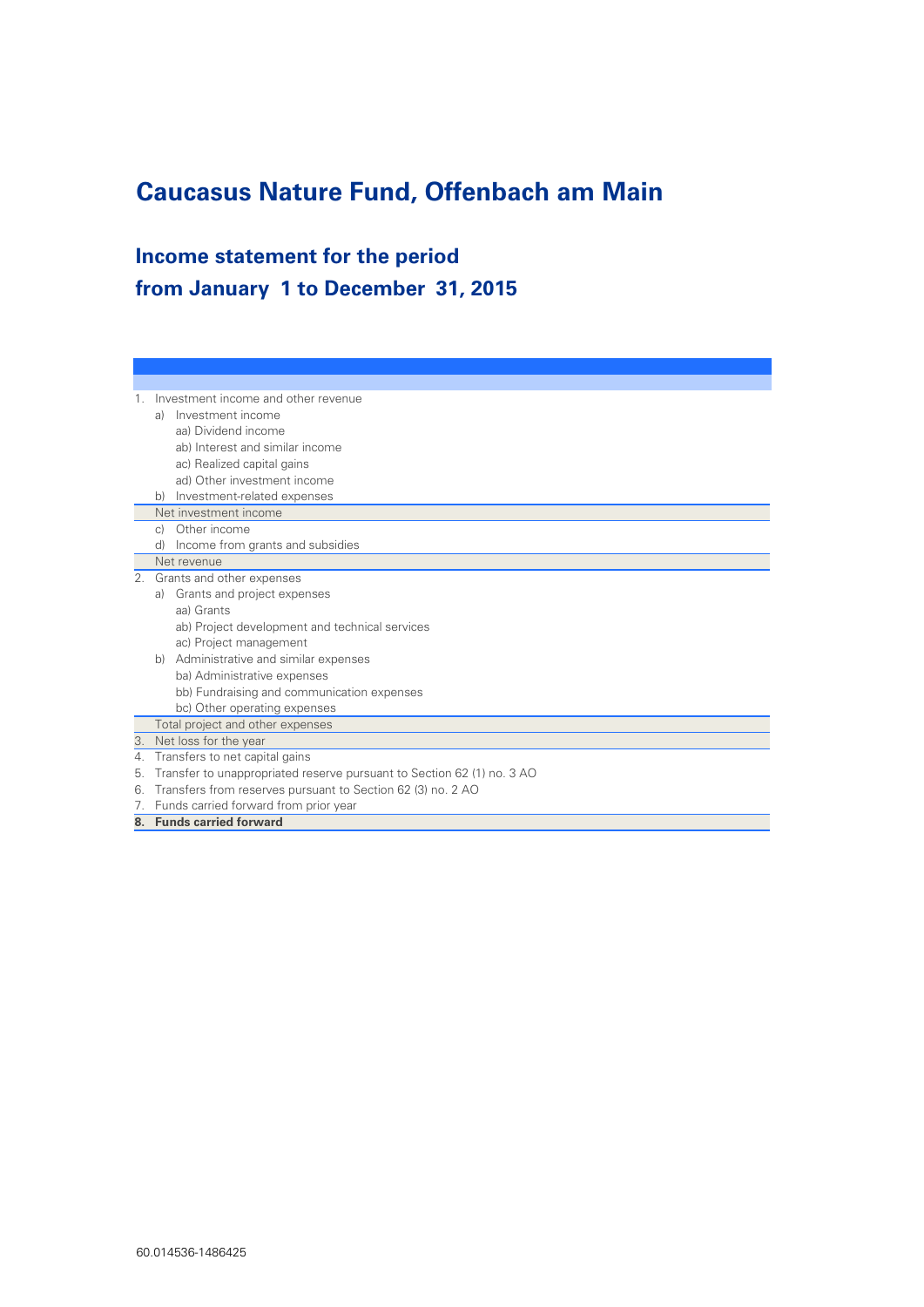| 2015            |                           | 2014          |                          |
|-----------------|---------------------------|---------------|--------------------------|
| <b>EUR</b>      | <b>EUR</b>                | <b>EUR</b>    | <b>EUR</b>               |
|                 |                           |               |                          |
|                 |                           |               |                          |
| 131,962.25      |                           | 72,635.11     |                          |
| 520,721.97      |                           | 601,743.78    |                          |
| 414,738.68      |                           | 66,410.84     |                          |
| 0.00            | 1,067,422.90              | 10,224.80     | 751,014.53               |
|                 | $-141,338.03$             |               | $-135,047.92$            |
|                 | 926,084.87                |               | 615,966.61               |
|                 | 19,729.61                 |               |                          |
|                 | 322,817.44                |               | 338,448.04               |
|                 | 1,268,631.92              |               | 954,414.65               |
|                 |                           |               |                          |
|                 |                           |               |                          |
| $-1,150,148.91$ |                           | $-988,404.64$ |                          |
| $-126,828.33$   |                           | $-109,385.72$ |                          |
|                 | -131,510.47 -1,408,487.71 |               | -99,993.75 -1,197,784.11 |
| $-224,317.48$   |                           | $-214,791.75$ |                          |
| $-81,327.26$    |                           | $-92,973.85$  |                          |
| $-21,667.57$    | $-327,312.31$             | $-642.62$     | $-308,408.22$            |
|                 | $-1,735,800.02$           |               | $-1,506,192.33$          |
|                 | $-467,168.10$             |               | $-551,777.68$            |
|                 | $-52,978.92$              |               | 0.00                     |
|                 | $-316,390.74$             |               | $-193,006.81$            |
|                 | 836,537.76                |               | 740,090.57               |
|                 | 0.00                      |               | 4,693.92                 |
|                 | 0.00                      |               | 0.00                     |
|                 |                           |               |                          |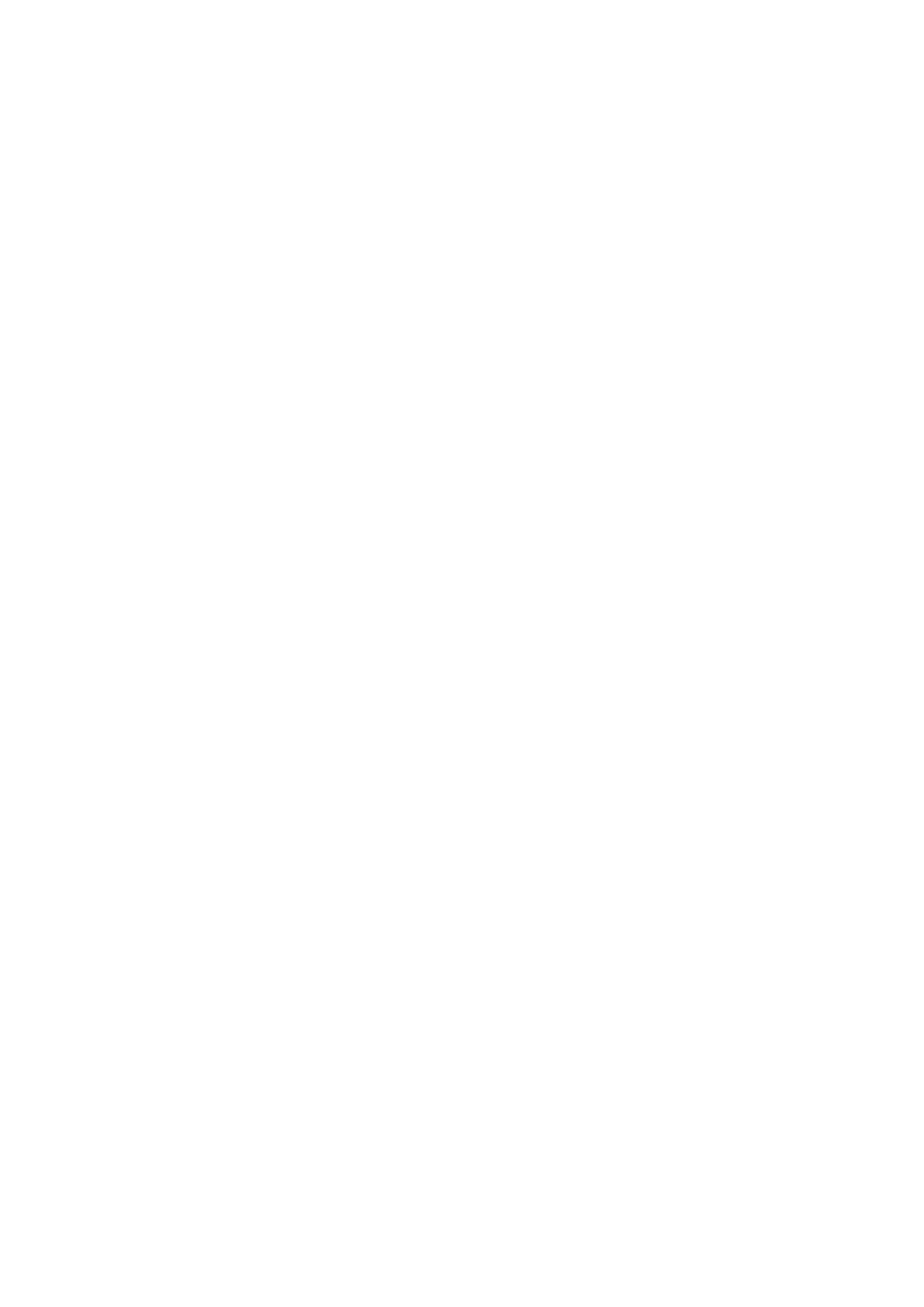# Notes to the financial statements for the 2015 financial year

### General disclosures and explanations on the financial statements

The Caucasus Nature Fund was established as a civil law foundation under the name of Caucasus Protected Areas Fund by means of an act of foundation of June 1, 2007. It was recognized by the government president on June 25, 2007. The financial statements for the year ended December 31, 2015 were prepared in accordance with the rules of procedure of the Foundation and the provisions of the German Commercial Code [HGB] for large corporations (Sections 264 et seqq. HGB) with the exception that preparation of a management report was dispensed with.

The breakdown of items in the balance sheet and income statement took account of the distinctive features arising from the activities of the Foundation.

The income statement was prepared on the basis of the cost of sales method pursuant to Section 275 (3) HGB taking into consideration the legal characteristics of foundations.

### Accounting policies

The accounting policies remained unchanged from the prior year.

Property, plant and equipment and financial assets are measured at cost in accordance with Section 255 (1) HGB. Property, plant and equipment is depreciated using rates based on the useful life recognized for tax purposes under the straight-line method. Financial assets are written down to the lower of cost or fair value in the event of anticipated permanent impairment

Receivables and other assets as well as cash at banks are stated at nominal value.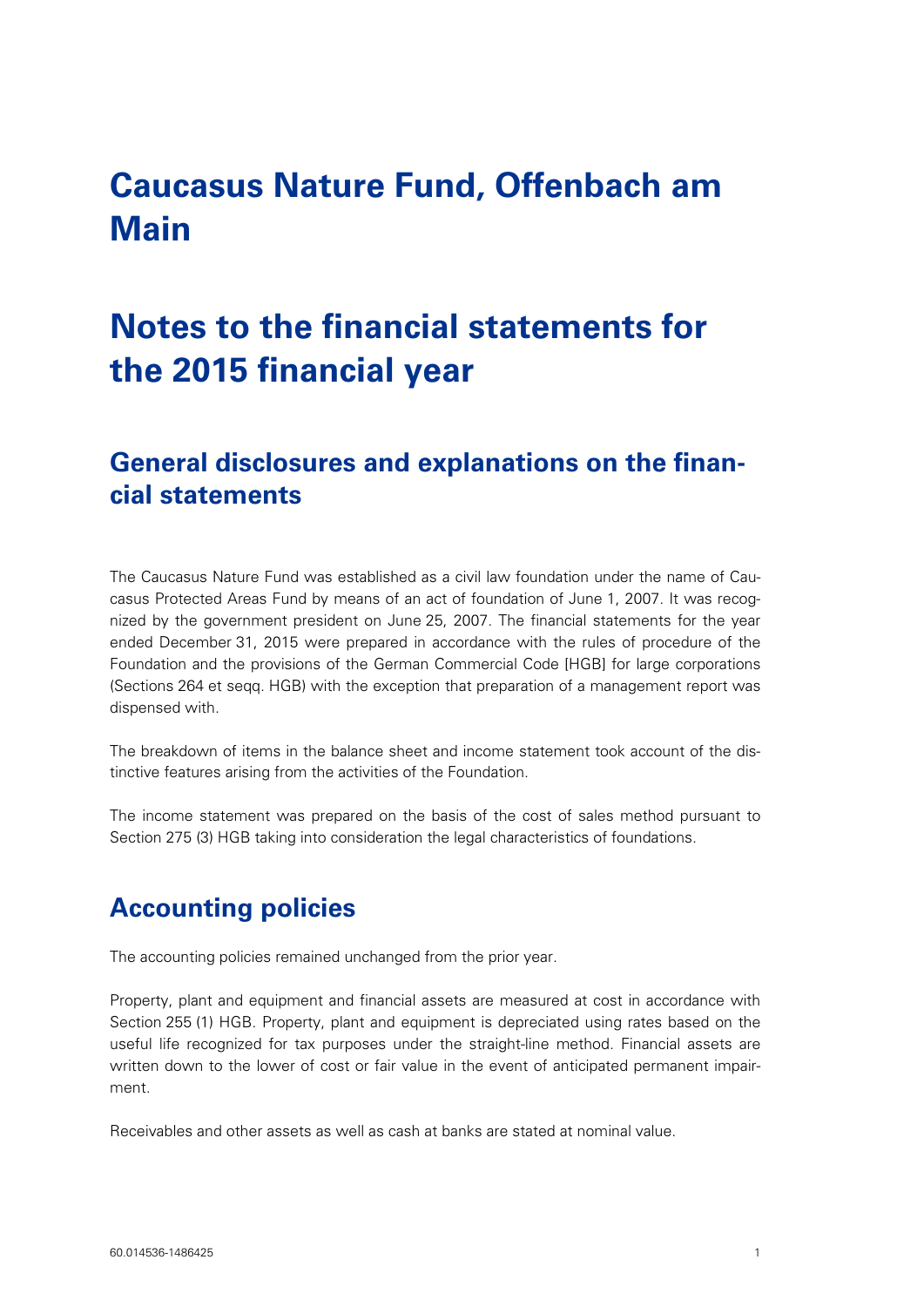Values assigned to other provisions include all identifiable risks and contingent liabilities. They are recognized at the settlement amount required according to prudent commercial judgment.

Liabilities are recognized at settlement amount.

Transactions in foreign currencies are generally recorded at the exchange rate on the date of the transaction. Foreign currency receivables and liabilities are measured at the exchange rate applicable on the date of the transaction. Foreign currency items are generally translated at the rates applicable on the balance sheet date in accordance with the provisions of Section 256a HGB.

Valuation units are created for liabilities and pending transactions for some foreign currency balances in accordance with Section 254 HGB. As part of a valuation unit combining foreign currency balances with liabilities, compensatory valuation (micro-hedge) for the effects of changes in foreign exchange rates is made as the valuation of two balance sheet items would move in opposing directions due to changes in exchange rates. Foreign currency credit balances and liabilities translating to EUR 243,403.51 were included in this type of valuation unit in the financial year. As part of a valuation unit combining foreign currency credit balances with pending transactions, compensatory valuation (micro hedge) for the effects of changes in foreign exchange rates is made as contractual payment obligations exist for the foreign currency credit balances held. Foreign currency credit balances and liabilities translating to EUR 176,920.95 were included in this type of valuation unit in the financial year. Had these been measured in euro at the rate applicable at the balance sheet date, the value of the foreign currency holdings would have risen by EUR 31,808.90. The corresponding liabilities would have risen by the same amount.

### Explanatory notes on the balance sheet

The classification and movements in fixed assets are presented in the statement of movements in fixed assets as part of the balance sheet.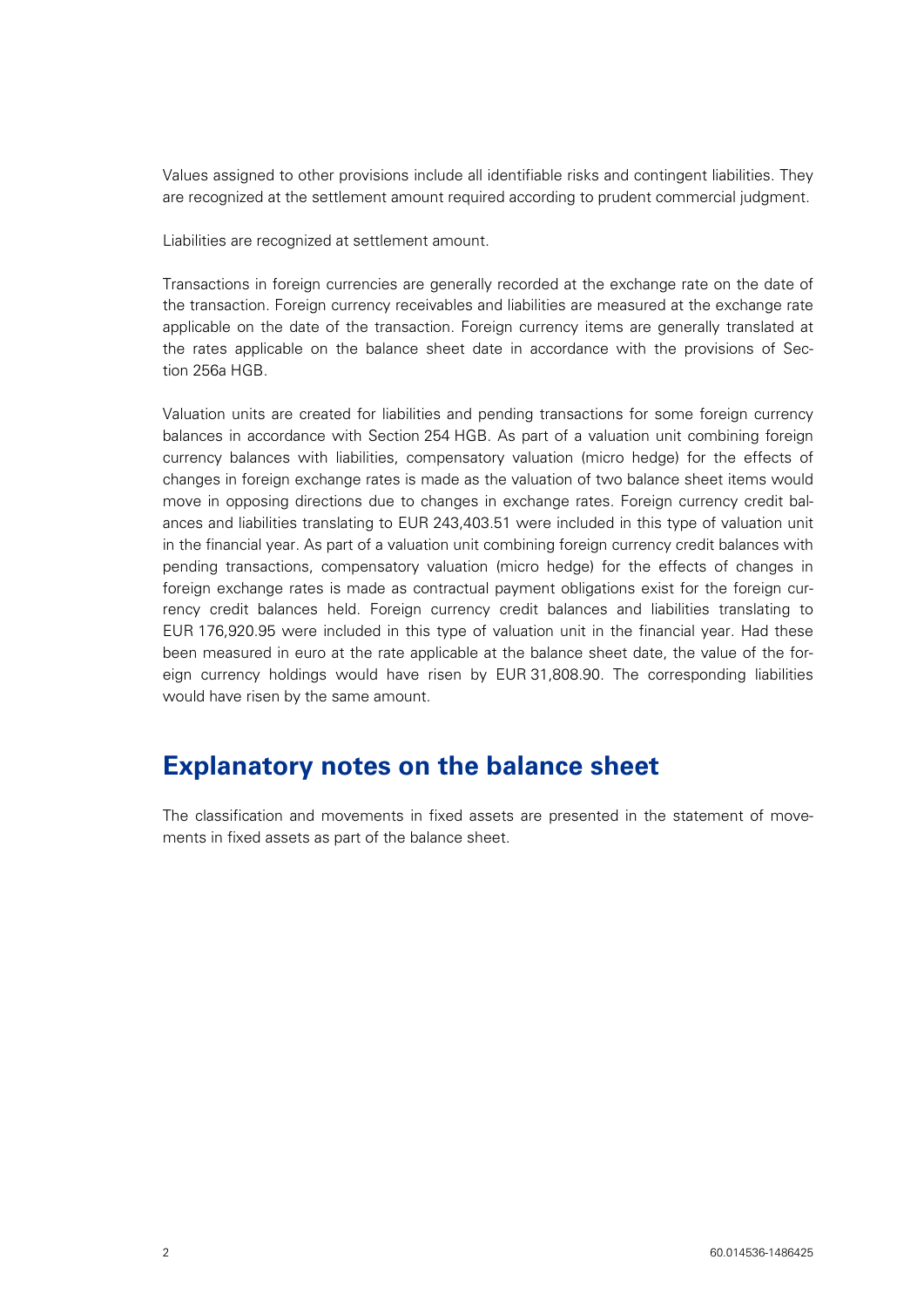Financial assets include a securities portfolio with a book value of EUR 19,442,290.16 as of the end of the financial year. The following securities in the portfolio were recognized at amounts exceeding their fair value:

|                              | <b>Nominal</b><br>value/shares | <b>Book value</b> | Fair<br>value |
|------------------------------|--------------------------------|-------------------|---------------|
|                              | <b>EUR</b>                     | <b>EUR</b>        | <b>EUR</b>    |
| <b>Bonds</b>                 |                                |                   |               |
| HSBC Cap.Fd.Lp.              | 360,000.00                     | 367,740.00        | 362,016.00    |
| Gazprom. CAP.S.A.LO.PA.      | 420,000.00                     | 463,008.00        | 422,730.00    |
| Glencore Fin. Europe         | 410,000.00                     | 454,804.80        | 382,120.00    |
| Pro Secure Fund              | 300,000.00                     | 312,600.00        | 298,725.00    |
| <b>RCI Banque</b>            | 430,000.00                     | 460,650.40        | 449,995.00    |
| Coöp. Cent. Raif. Boerenlbk. | 269,292.46                     | 273,851.58        | 254,815.82    |
| Gerresheimer AG              | 405,000.00                     | 460,282.50        | 438,453.00    |
| Volkswagen                   | 400,000.00                     | 416,360.00        | 366,800.00    |
| Bayer AG                     | 400,000.00                     | 403,900.00        | 400,000.00    |
| Hannover Rück                | 100,000.00                     | 99,750.00         | 98,120.00     |
| Linde AG                     | 197,142.54                     | 205,442.24        | 189,621.99    |
| $K+SAG$                      | 240,000.00                     | 275,572.80        | 271,848.00    |
| Vonovia Finance              | 250,000.00                     | 248,580.00        | 244,350.00    |
| O2 Telefoni. Dtld.           | 250,000.00                     | 266,502.50        | 262,212.50    |
| Hannover Rück                | 100,000.00                     | 99,750.00         | 98,120.00     |
| Arcelormittal S.A.MTN.       | 290,000.00                     | 302,674.54        | 280,575.00    |
| Hutchison Whmp. Int. Ltd.    | 250,000.00                     | 256,819.30        | 256,475.00    |
| Vale S.A.NT.                 | 250,000.00                     | 265,573.40        | 228,500.00    |
| Neste Oil                    | 250,000.00                     | 263,203.94        | 258,187.50    |
| Dt. Postbank                 | 400,000.00                     | 310,293.07        | 243,000.00    |
| Glencore Fin. Europe         | 250,000.00                     | 247,236.65        | 180,612.50    |
| Spanien Bonos                | 400,000.00                     | 410,011.97        | 395,720.00    |
| Norwegen Anl.                | 268,399.33                     | 285,931.04        | 261,493.28    |
| GAZ Cap. S.A.MTN.            | 100,000.00                     | 100,830.24        | 99,830.00     |
| Grenke Finance               | 285,000.00                     | 287,880.11        | 285,000.00    |
| Deutsche Lufthansa AG        | 145,000.00                     | 150,075.00        | 149,045.50    |
|                              |                                | 7,689,324.08      | 7,178,366.09  |
| <b>Investment shares</b>     |                                |                   |               |
| Linde AG                     | 960 shares                     | 140,040.48        | 128,208.00    |
|                              |                                | 7,829,364.56      | 7,306,574.09  |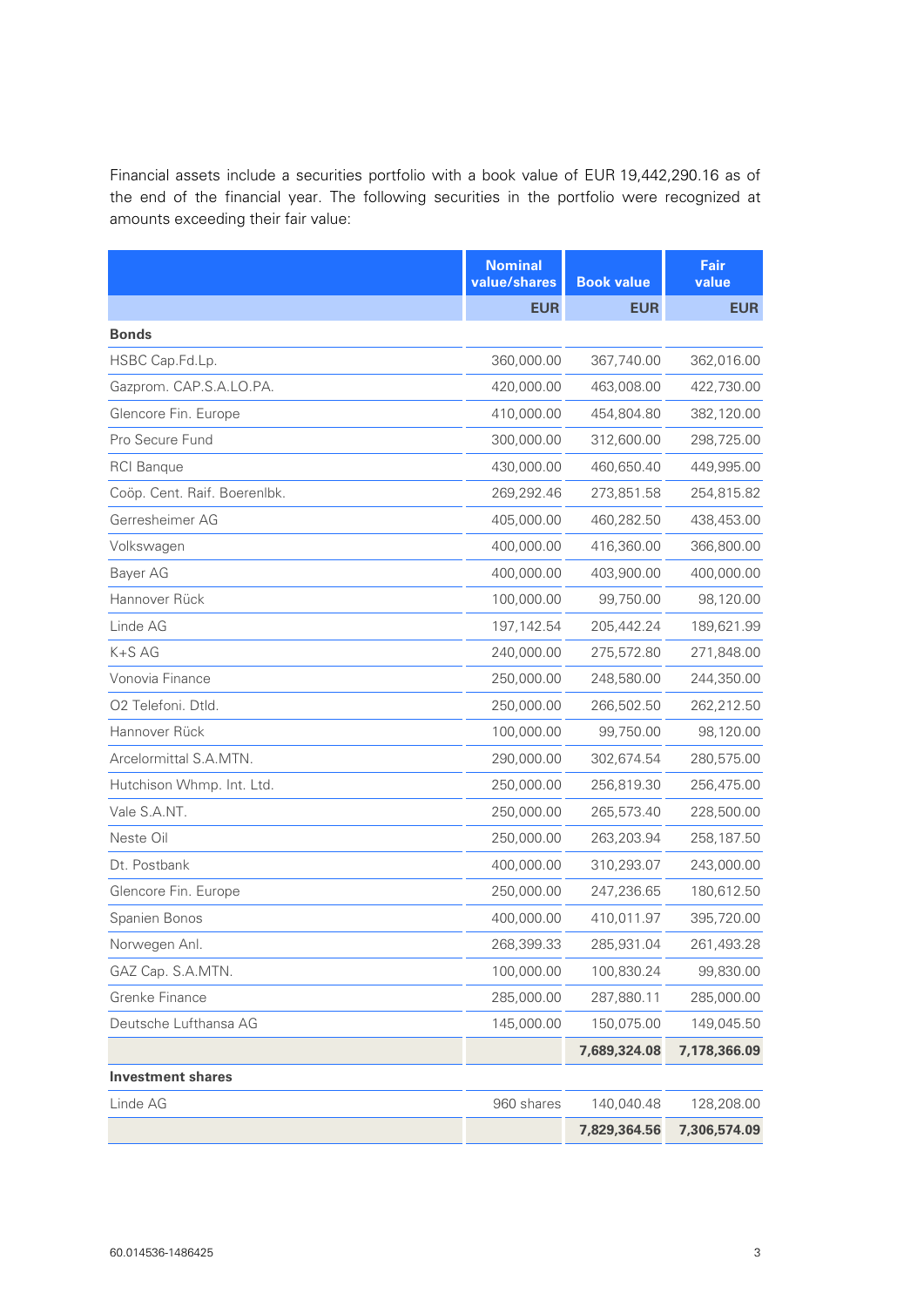As of December 31, 2015 none of these financial investment had been written down to lower market values as they were not expected to be permanently impaired. This assumption was based on the fact that the fluctuations in market value that had occurred in the past were short term and negligible.

As in the prior year, other assets are due within one year.

As of the balance sheet date, the Company reported credit balances with banks in foreign currencies as follows: AMD 97,199,143.83 (Armenian dram), GEL 705,786.44 (Georgian lari) and USD 362,064.67.

The Foundation's previous capital remained unchanged at the full amount. The German Federal Ministry for Economic Cooperation and Development [BMZ] promised to contribute EUR 6,000,000 to the Foundation's capital via Germany's KfW development bank [KfW]. The corresponding receivable is recorded under other assets.

EUR 316,390.74 was transferred to the unappropriated reserves within the meaning of Section 62 (1) no. 3 of the German Tax Code [AO] during the year under review. These reserves equaled EUR 1,211,513.59 as of December 31, 2015.

As of December 31, 2015, the reserves pursuant to Section 62 (3) no. 2 AO amounted to EUR 10,078,431.39. This amount has the following two components:

- a non-cash donation in the form of shares with an unchanged value of EUR 85,638.50
- In the remaining amount of EUR 9,992,792.89, which comprised two separate grants made by the BMZ via KfW originally totaling EUR 12,000,000.00 (EUR 5,000,000.00 granted in December 2010 and EUR 7,000,000.00 granted in December 2012). According to the agreement with KfW, the grant must be used to fulfil the purpose of the Foundation by the year 2030 at the latest (the total grant is subsequently referred to as the '2030 Sinking Fund').

According to the agreement with KfW on the '2030 Sinking Fund', the original grant of EUR 12,000,000.00 must be divided into the following three segregated grant categories: (i) EUR 9,500,000.000 scheduled to cover administrative expenses and similar costs for the protected areas in the Caucasus; (ii) EUR 500,000.00 to be used for international advisors for technical assistance and services connected with the management of the protected areas; (iii) EUR 2,000,000.00 scheduled for administrative expenses in connection with the Foundation's own activities in the Caucasus.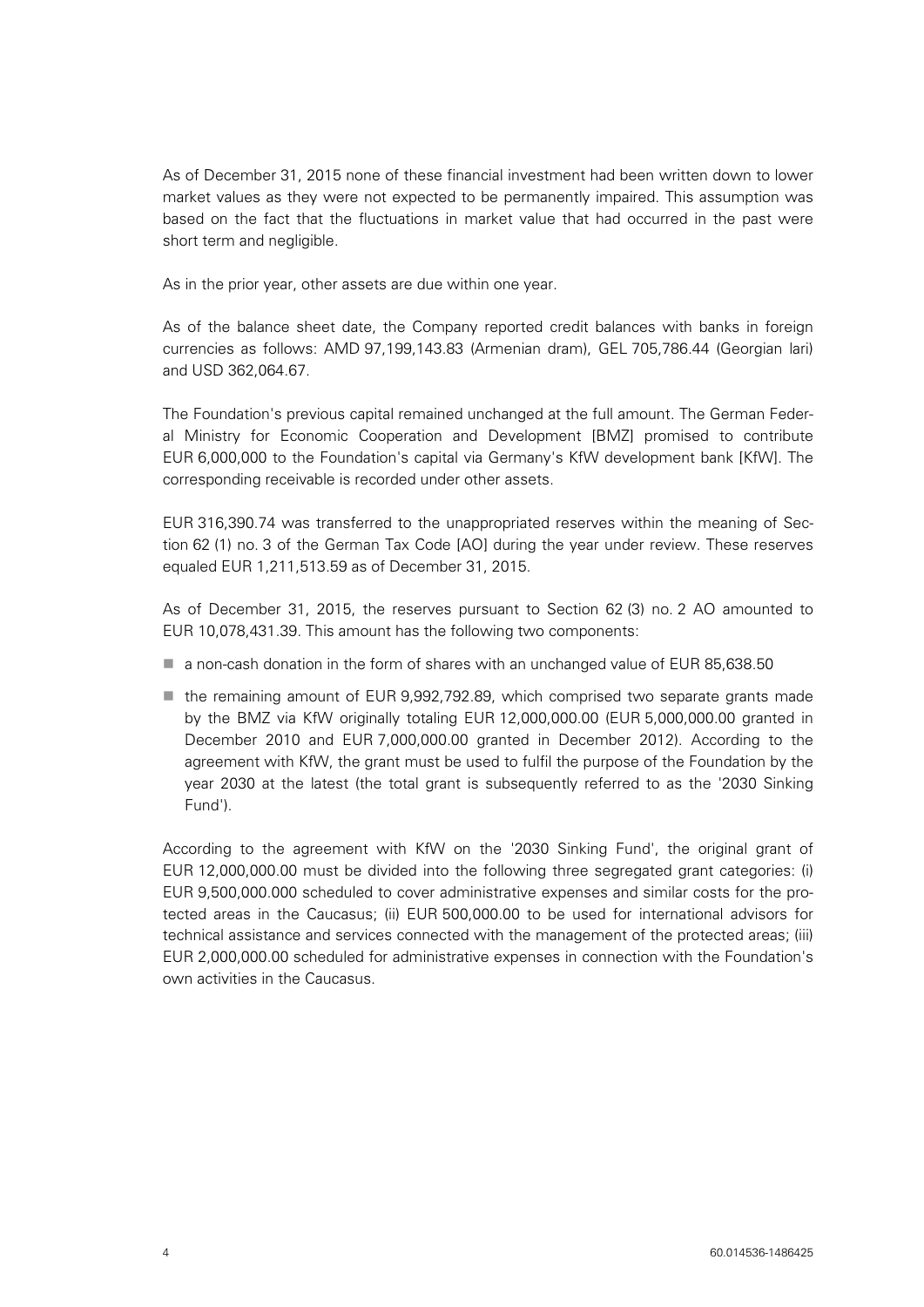The following table shows changes in the '2030 Sinking Fund' broken down by the three categories of grant described above:

| <b>Grant category</b>                                                                                                          | <b>Balance as</b><br>of Jan. 1,<br>2011 | <b>Balance as</b><br>of Dec. 31,<br>2011 | <b>Balance as</b><br>of Dec. 31,<br>2012 | <b>Balance as</b><br>of Dec. 31,<br>2013 | <b>Balance as</b><br>of Dec. 31,<br>2014 | Appropria-<br>tion in<br>2015 | <b>Balance</b> as<br>of Dec. 31,<br>2015 |
|--------------------------------------------------------------------------------------------------------------------------------|-----------------------------------------|------------------------------------------|------------------------------------------|------------------------------------------|------------------------------------------|-------------------------------|------------------------------------------|
|                                                                                                                                | <b>EUR</b>                              | <b>EUR</b>                               | <b>EUR</b>                               | <b>EUR</b>                               | <b>EUR</b>                               | <b>EUR</b>                    | <b>EUR</b>                               |
| EUR 9.5 million.<br>(first installment of<br>EUR 5 million)<br>for administrative and<br>similar costs of protect-<br>ed areas | 5,000,000                               | 5,000,000                                | 9,403,266                                | 9,149,269                                | 8,587,825                                | 491,140                       | 8,096,685                                |
| EUR 0.5 million for<br>international advisors                                                                                  | N/A                                     | N/A                                      | 500,000                                  | 495,463                                  | 480.889                                  | 135,057                       | 345,832                                  |
| EUR 2 million for CNF's<br>activities in the Cauca-<br><b>SUS</b>                                                              | N/A                                     | N/A                                      | 2,000,000                                | 1,924,689                                | 1,760,616                                | 210,341                       | 1,550,275                                |
| Total grant of<br><b>EUR 12 million</b><br>(2030 Sinking Fund)                                                                 | 5,000,000                               | 5,000,000                                | 11,903,266                               | 11,569,421                               | 10,829,330                               | 836,538                       | 9,992,792                                |

The reserve pursuant to Section 62 no. 4 AO (known as the 'savings reserve') remained unchanged in the year under review.

Other provisions include outstanding invoices for accounting services, asset management services, custody fees, year-end audit costs and telephone fees.

Liabilities arising from conditionally repayable donations result from donations to which a specific, separately agreed condition or an individual contractual provision regarding their use is attached and for which the donor can claim repayment if these conditions are not fulfilled. Liabilities arising from conditionally repayable donations are composed of two donations: liabilities of EUR 134,696.35 from the remaining amount of a donation received in 2010 of USD 825,500.00, specified for use in Georgia ('Georgia Sinking Fund'). Liabilities of EUR 108,707.16 from the remaining amount of a donation received in 2011 of USD 815,500.00, specified for use in Armenia ('Armenia Sinking Fund'). The liabilities arising from the Georgia Sinking Fund were translated into euro and originally measured at EUR 627,184.32. Liabilities arising from the Armenia Sinking Fund were originally measured at EUR-580,261.85.-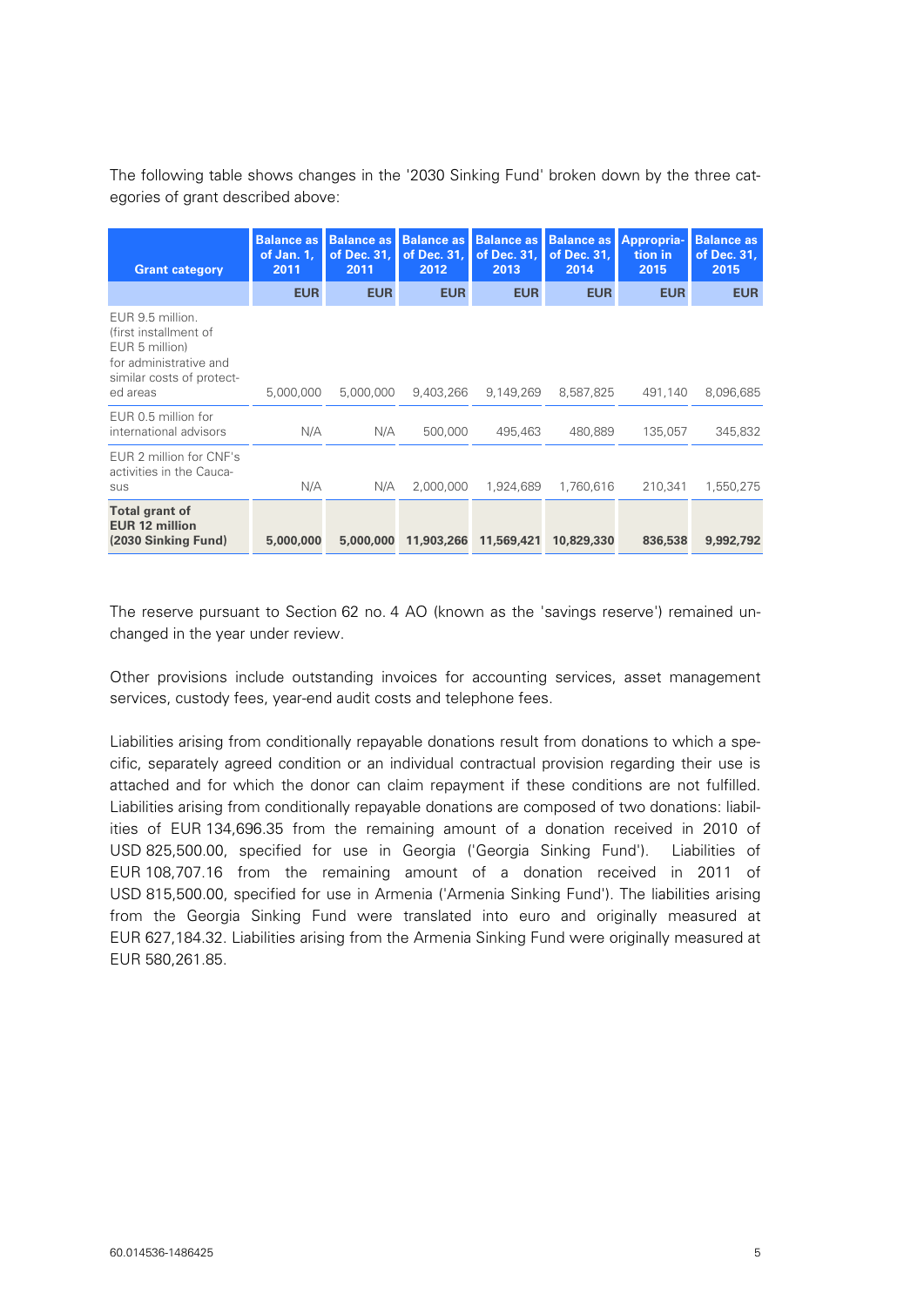Changes in liabilities arising from conditionally repayable donations are shown in the table below:

| <b>Date</b>   | <b>Description</b>                | <b>Amount</b>  |
|---------------|-----------------------------------|----------------|
|               |                                   | <b>EUR</b>     |
| Dec. 21, 2010 | Amount originally received        | 627,184.32     |
|               | Grants made to protected areas    | $-25,000.00$   |
| 2011          | Interest income                   | 35,046.00      |
|               | Bank charges and similar expenses | $-956.48$      |
| Dec. 31, 2011 |                                   | 636,273.84     |
|               | Grants made to protected areas    | $-257,015.48$  |
| 2012          | Interest income                   | 19,790.88      |
|               | Bank charges and similar expenses | $-105.25$      |
|               | Asset allocation gains            | 9,758.10       |
| Dec. 31, 2012 |                                   | 408,702.09     |
|               | Grants made to protected areas    | $-150, 110.91$ |
|               | Interest income                   | 19,522.45      |
| 2013          | Bank charges and similar expenses | $-27.40$       |
|               | Exchange rate effects             | 101.13         |
| Dec. 31, 2013 |                                   | 278,187.36     |
|               | Grants made to protected areas    | $-71,644.47$   |
|               | Interest income                   | 11,811.21      |
| 2014          | Bank charges and similar expenses | $-62.20$       |
|               | Exchange rate effects             | $-7,976.66$    |
| Dec. 31, 2014 |                                   | 210,315.24     |
|               | Grants made to protected areas    | $-102,079.27$  |
| 2015          | Interest income                   | 10,076.77      |
|               | Bank charges and similar expenses | $-66.04$       |
|               | Exchange rate effects             | 16,449.65      |
| Dec. 31, 2015 |                                   | 134,696.35     |

#### Changes in Georgia Sinking Fund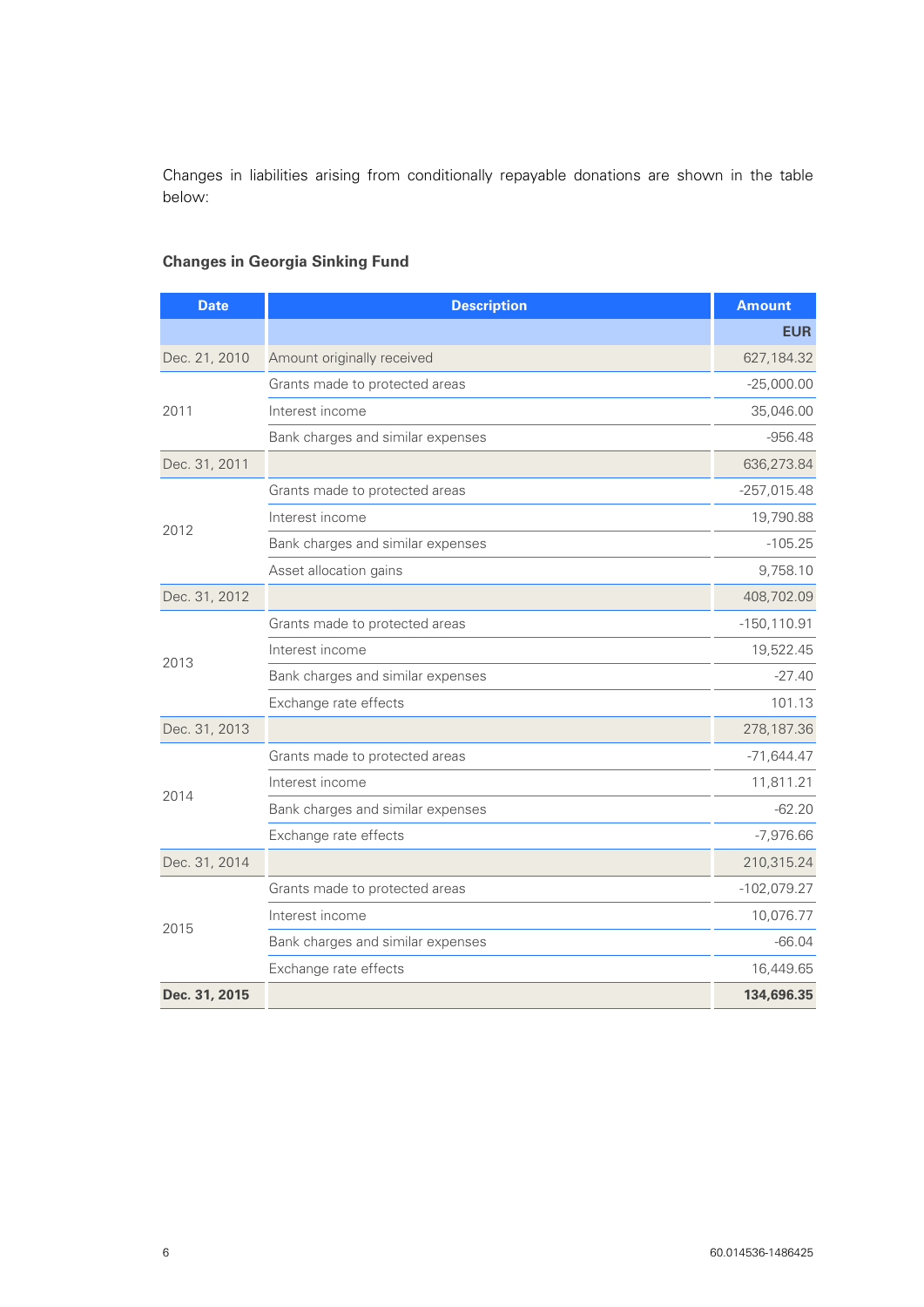#### Changes in Armenia Sinking Fund

| <b>Date</b>   | <b>Description</b>                | <b>Amount</b> |
|---------------|-----------------------------------|---------------|
|               |                                   | <b>EUR</b>    |
| Mar. 29, 2011 | Amount originally received        | 580,261.85    |
|               | Grants made to protected areas    | $-112,977.64$ |
|               | Interest income                   | 16,800.45     |
| 2011          | Bank charges and similar expenses | $-76.94$      |
|               | Exchange rate effects             | 14,471.58     |
| Dec. 31, 2011 |                                   | 498,479.30    |
|               | Grants made to protected areas    | $-181,971.88$ |
|               | Interest income                   | 21,826.38     |
| 2012          | Bank charges and similar expenses | $-98.82$      |
|               | Exchange rate effects             | $-907.71$     |
|               | Asset allocation gains            | 13,374.29     |
| Dec. 31, 2012 |                                   | 350,701.56    |
|               | Grants made to protected areas    | -129,465.13   |
|               | Interest income                   | 15,707.62     |
| 2013          | Bank charges and similar expenses | $-23.07$      |
|               | Exchange rate effects             | $-527.12$     |
| Dec. 31, 2013 |                                   | 236,393.86    |
|               | Grants made to protected areas    | $-62,746.09$  |
| 2014          | Interest income                   | 9,895.24      |
|               | Bank charges and similar expenses | $-10.71$      |
|               | Exchange rate effects             | $-4,681.62$   |
| Dec. 31, 2014 |                                   | 178,850.68    |
|               | Grants made to protected areas    | $-89,246.36$  |
|               | Interest income                   | 7,470.42      |
| 2015          | Bank charges and similar expenses | $-214.84$     |
|               | Exchange rate effects             | 11,847.26     |
| Dec. 31, 2015 |                                   | 108,707.16    |

All liabilities have a remaining term of up to one year.

Included in other liabilities are taxes payable in the amount of EUR 1,666.37 and amounts due in respect of social security of EUR 8,836.00.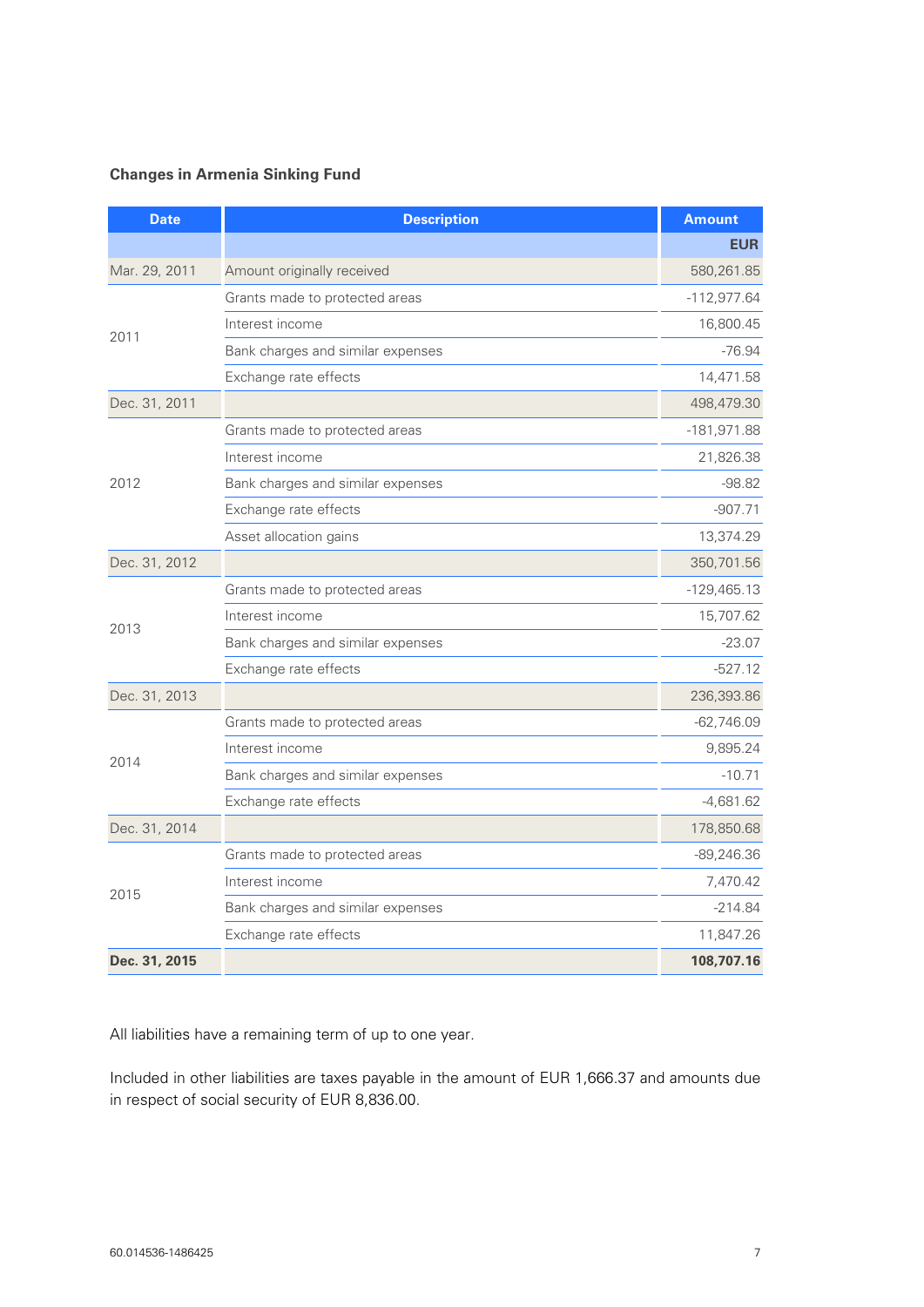## Explanatory notes on the income statement

Dividend income is derived from investment securities.

Interest and similar income are attributable to time deposits and investment securities.

Expenses for investment resulted from charges for investment advice and custody fees.

Income from grants and subsidies of EUR 191,325.63 in the 2015 financial year is from the appropriation of conditionally repayable donations. The same amount was recognized as a corresponding expense. The remainder is mainly from subsidies and donations from: Ruane, Cunniff & Goldfarb LLC - Acacia Conservation Fund and Sullivan & Cromwell LLP, USA, via The King Baudouin Foundation, USA.

Expenses for project grants included costs associated with direct promotional measures in the Caucasus.

Expenses for project development and technical services include personnel expenses, travel expenses to the Caucasus in connection with assistance measures and the costs of maintaining offices in Armenia and Georgia.

Expenses for project management included personnel expenses and the costs of offices maintained in Armenia and Georgia.

Administrative expenses include other administration-related personnel expenses, auditing and external accounting costs, rent, insurance premiums, advisory costs and other operating expenses.

Fund raising and advertising expenses include personnel expenses, travel expenses, advisory costs, event costs and other expenses related to fund raising.

Other operating expenses under administrative and other expenses include other social contributions and expenses arising from currency translation.

### Personnel expenses

|                           | 2015       | 2014       |
|---------------------------|------------|------------|
|                           | <b>EUR</b> | <b>EUR</b> |
| <b>Personnel expenses</b> |            |            |
| Wages and salaries<br>a)  | 298,272.10 | 267,867.12 |
| b) Social security        | 34,535.45  | 37,015.74  |
|                           | 322,807.55 | 304,882.86 |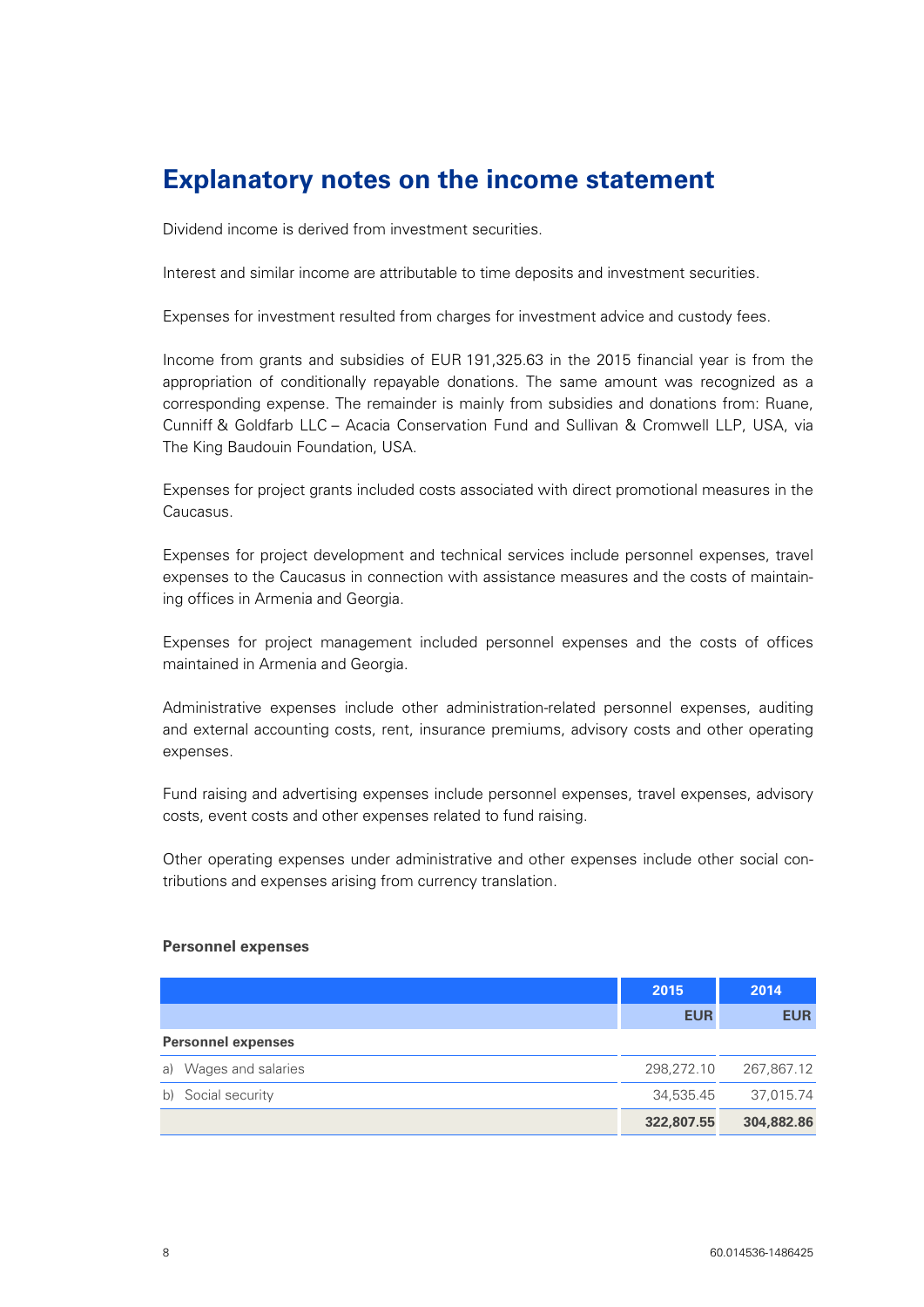Personnel expenses were higher than in the prior year because an additional employee and a temporary worker were hired for the office in Georgia.

## Other disclosures

#### Board of Directors:

#### Chairwoman

■ Eva Witt Director, Eastern Europe, Caucasus and Central Asia, KfW Development Bank, Frankfurt am-Main-

#### Deputy Chairman

■ Christoph Heinrich Executive Officer, World Wide Fund for Nature Germany, Berlin

#### Chief Financial Officer

■ Ronald Kent Managing Director, Wholesale and Financial Policy at BBA, London, United Kingdom

#### Further member

Scott Dresser (until March 31, 2016) Group General Counsel, Vimpelcom, London, UK

The Board of Directors conducts its work on an honorary basis.

#### Managing Directors

- David Morrison (until March 31, 2016) Executive Director, Berlin
- George (Geof) Giacomini (since April 1, 2016) Executive Director, San Jose, USA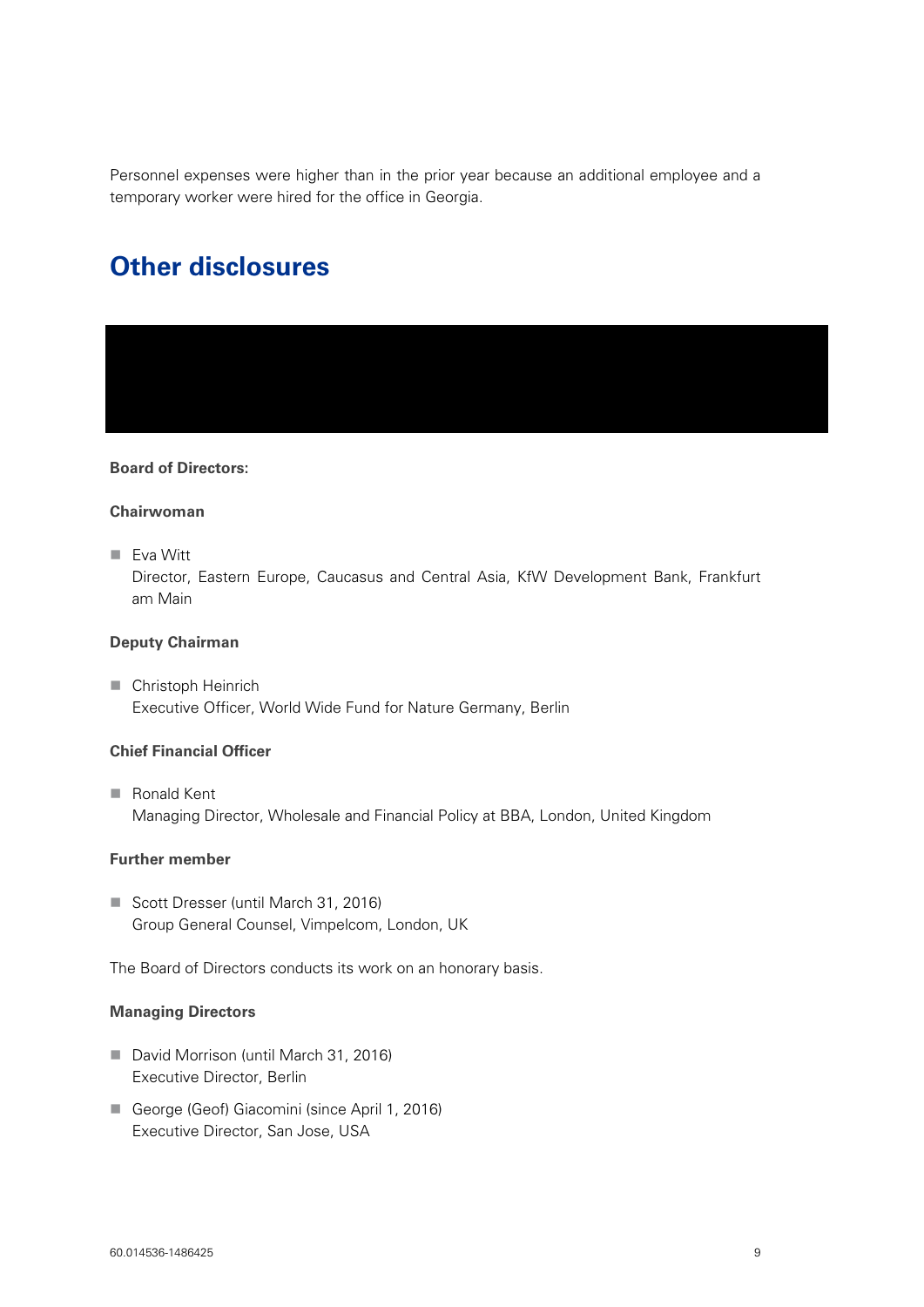#### Number of employees

The Foundation employed an average of seven people in 2015.

Offenbach am Main, April 30, 2016

Caucasus Nature Fund

#### Management-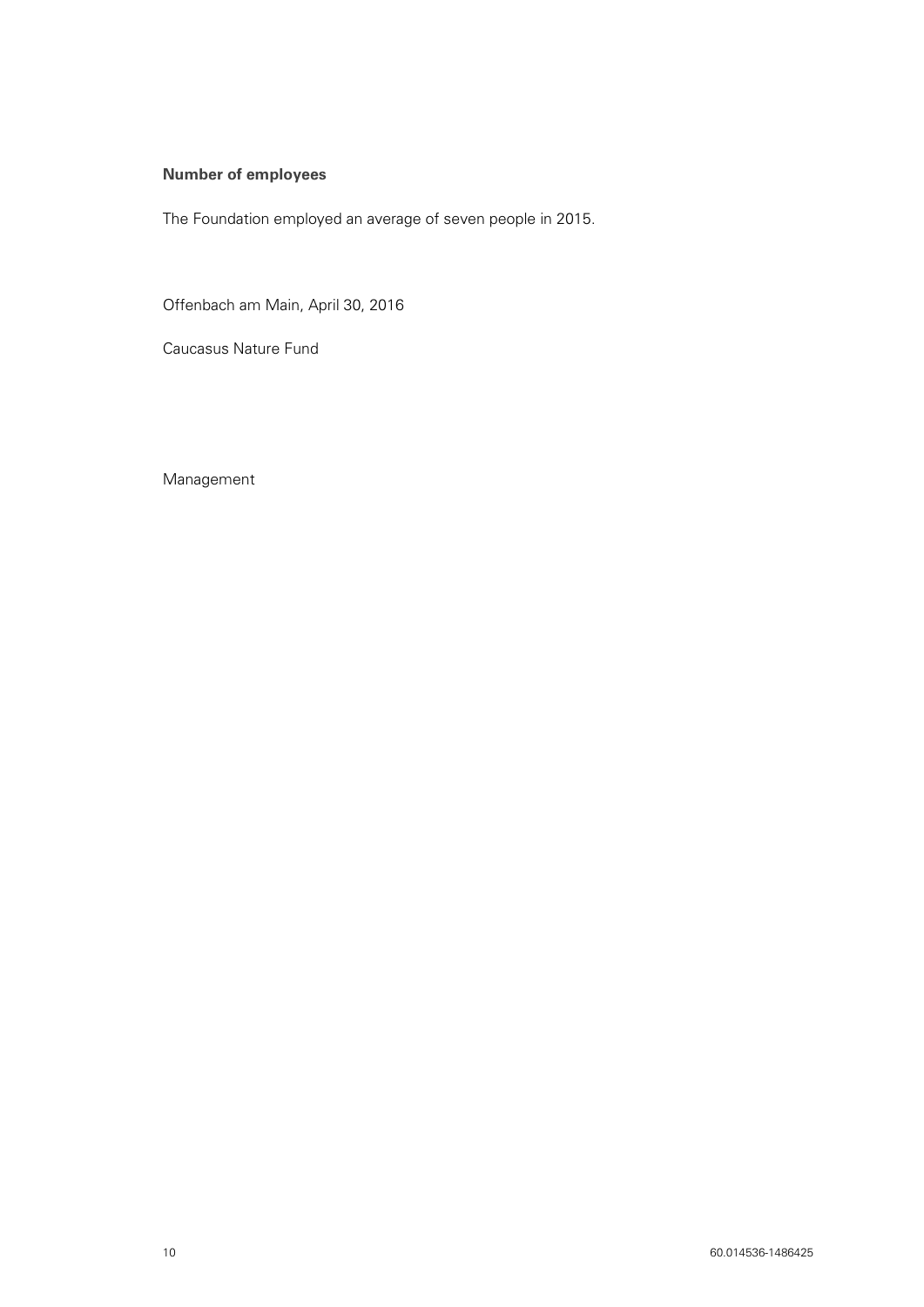This-page-intentionally-left-blank.-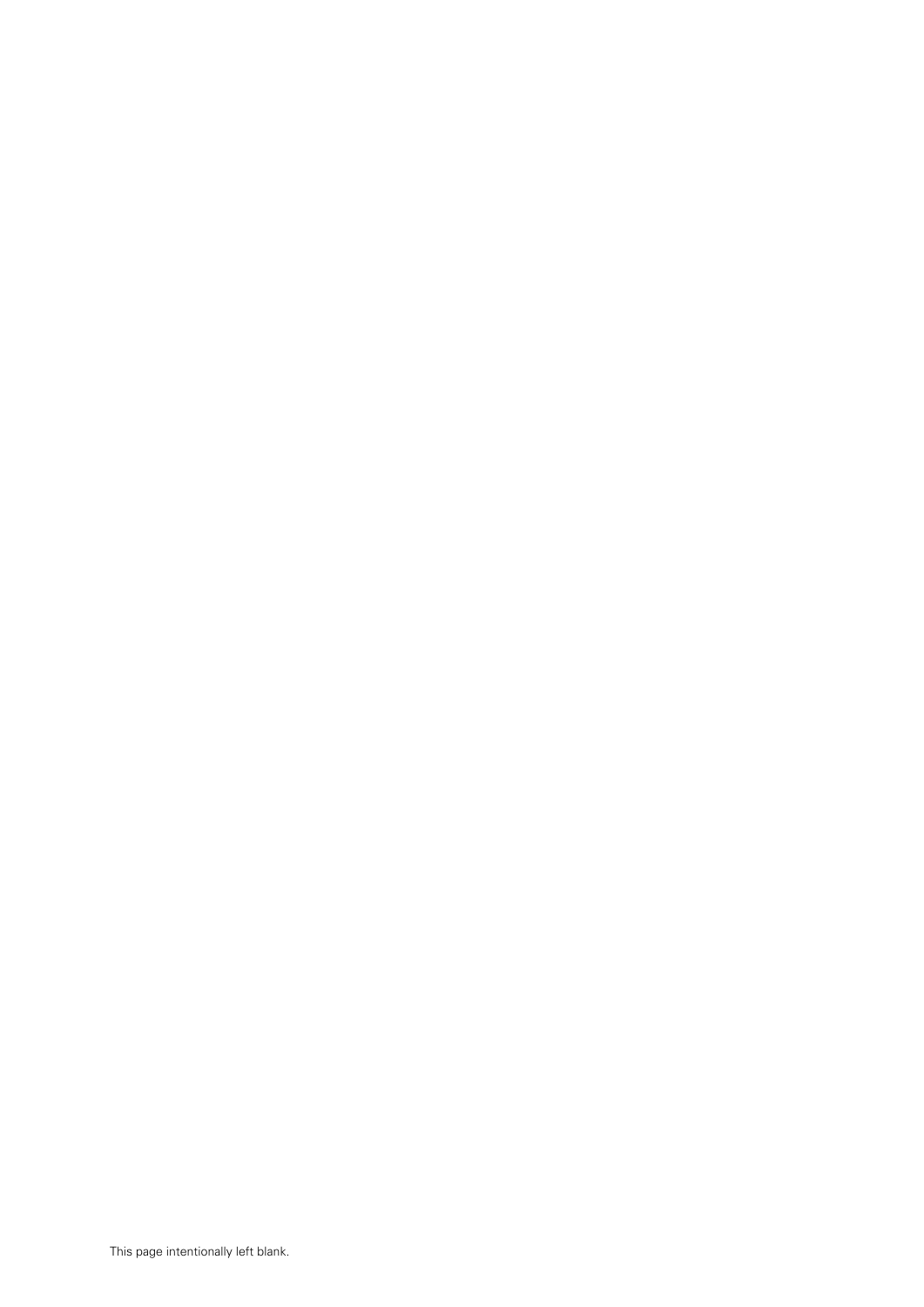### Movements in fixed assets during the 2015 financial year

|    |                                                           | Cost                       |                                |                                |                             |  |
|----|-----------------------------------------------------------|----------------------------|--------------------------------|--------------------------------|-----------------------------|--|
|    |                                                           | Jan. 1, 2015<br><b>EUR</b> | <b>Additions</b><br><b>EUR</b> | <b>Disposals</b><br><b>EUR</b> | Dec. 31, 2015<br><b>EUR</b> |  |
|    | Property, plant and equipment                             |                            |                                |                                |                             |  |
| Ъ. | Office machinery and<br>equipment                         | 46,849.25                  | 1.229.96                       | 237.86                         | 47.841.35                   |  |
| Ш. | <b>Financial assets</b><br>Securities held as investments | 19.243.861.44              | 6.151.860.68                   |                                | 5,953,431.96 19,442,290.16  |  |
|    |                                                           | 19,290,710.69              | 6,153,090.64                   |                                | 5,953,669.82 19,490,131.51  |  |